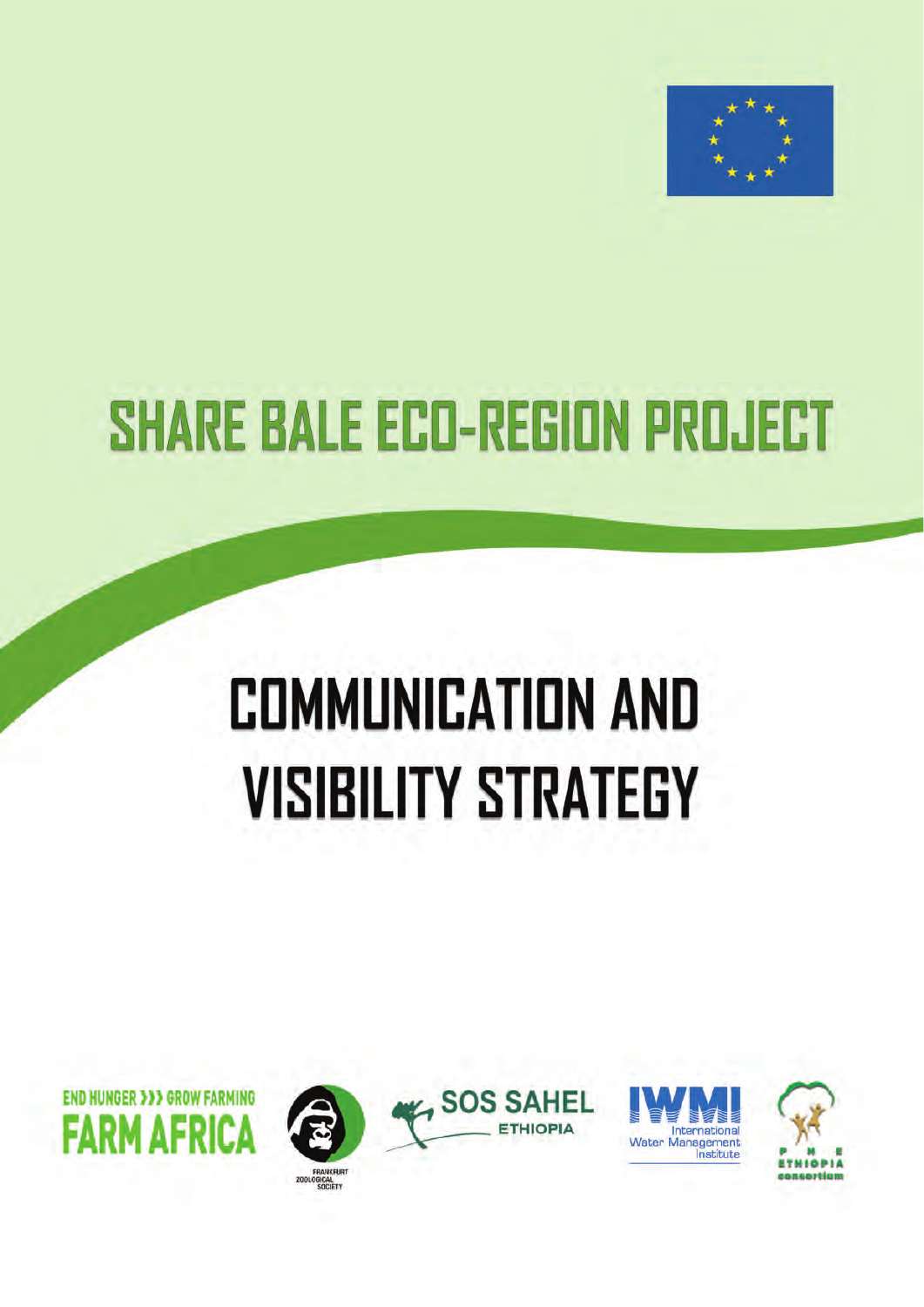# © Copyright 2016

PHE Ethiopia Consortium Phone: + 251-11-663 4121/+ 251-11-663 4116 Fax: + 251-11-663 8127 P.O.Box - 4408 Addis Ababa, Ethiopia. E-mail: pheethiopia@gmail.org info@phe-ethiopia.org www.phe-ethiopia.org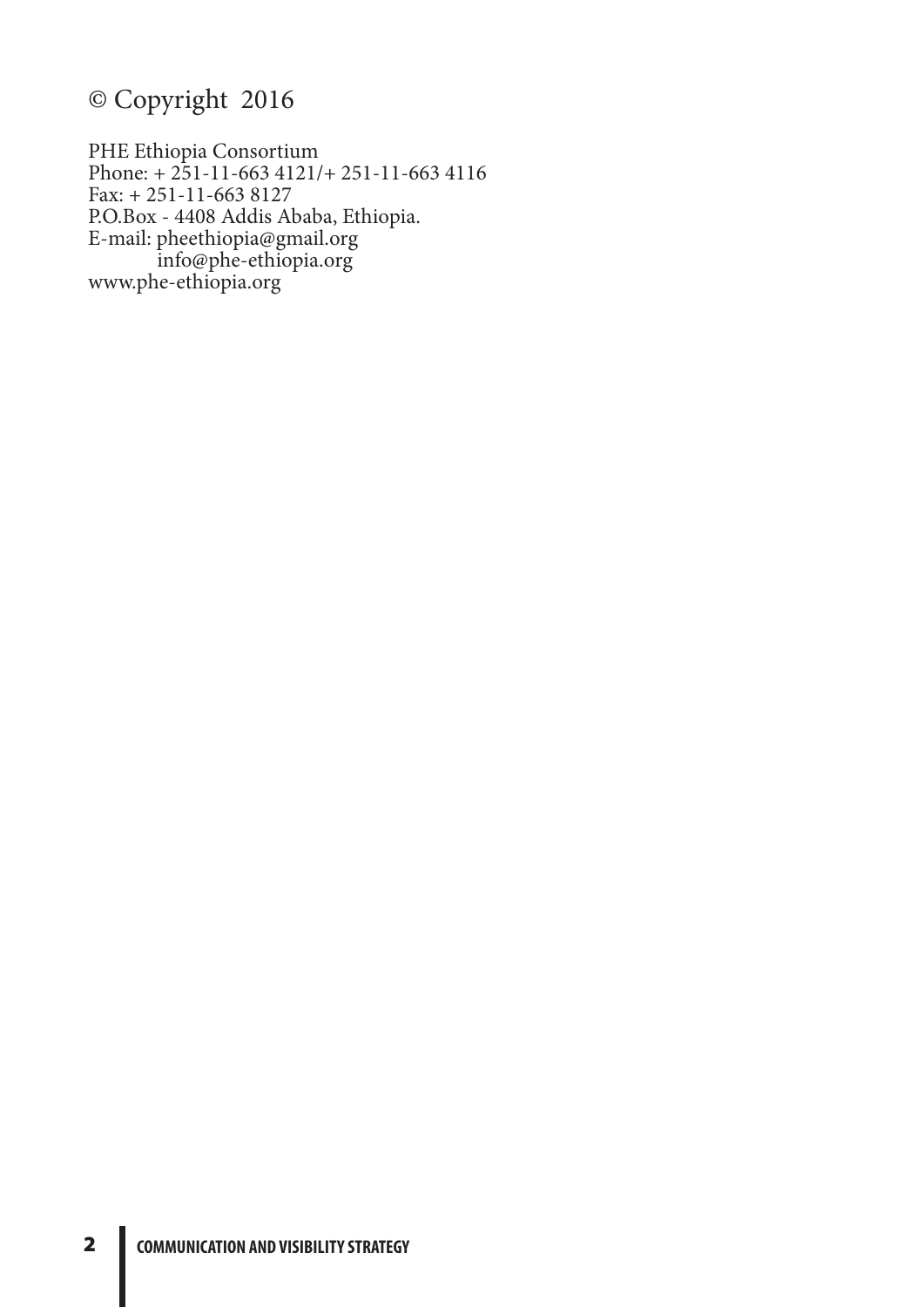# **Table of Contents**

| 5. Messages  8                                  |
|-------------------------------------------------|
| 6. Communication means/channels  10             |
| 7. Resources  10                                |
|                                                 |
| 9. Communication Roles and Responsibilities  10 |
|                                                 |
| 11. Evaluation and Amendment  13                |
|                                                 |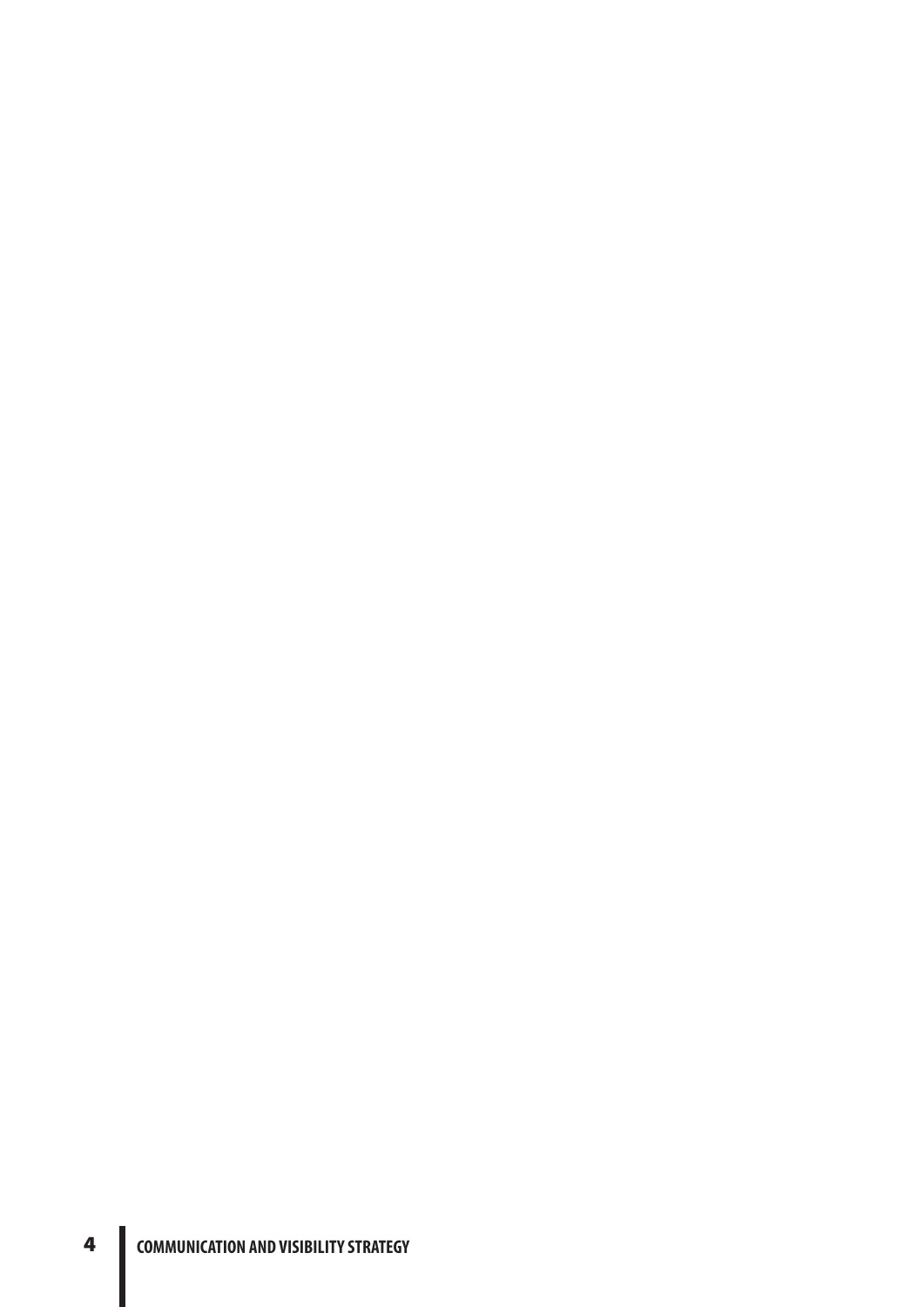# 1. Introduction

The European Union has embarked on a long term commitment to enhance resilience, food and<br>nutrition security through multi sectoral integrated approach in the Horn of Africa, through its SHARE program<sup>1</sup>. SHARE BER is one of the EU projects strands for Support to the Horn of Africa Resilience. It is being carried out in the Bale Eco Region (BER) in South-Eastern Ethiopia, by five consortium members; Farm Africa, SOS Sahel Ethiopia, Frankfurt Zoological Society (FZS), International Water Management Institute (IWMI) and Population, Health and Environment Ethiopia Consortium (PHEEC). The project started in July 2014 and will run until November 2017.

The overall objective of the project is to enhance the drought resilience, food and nutritional security of vulnerable populations in Southern and Eastern Ethiopia with the specific objective of conserving biodiversity and ecosystems functions and services in the Bale Eco-Region and increase the resilience and well-being of highland/lowland communities inclusively.

Developing a communication strategy has become an increasingly critical function of the project. The strategy will plan the content and form of information needed by all those involved in policy formulation and the implementation of the project with other stakeholders. It will help convey the right messages to the right people, while making use of the appropriate communication channels to achieve the project objectives of safeguarding biodiversity, ecosystem services and livelihoods.

This document outlines the way we want to achieve Share BER's communication objectives. It will be used as a guide for choosing which activities and materials are anticipated to be most effective in fostering effective communications, to specific target audiences. It has the following eight components:

- $\blacktriangleright$  Situation Analysis
- ▶ Communication Objectives
- $\blacktriangleright$  Target audience and their interactions
- $\blacktriangleright$  The messages
- Communication means/channels
- ▶ Communication Policy
- $\blacktriangleright$  Evaluation and amendments

## **2. Situation Analysis**

The Bale Eco-Region (BER) in South Eastern Ethiopia is a complex biophysical and socio-economic area linking the South Eastern highlands with the lowland systems within and outside Ethiopia through the flow of ecosystem services**<sup>2</sup>** . The eco-region covers an approximate area of 22,000 km2, with a human population of about 3.3 million (CSA, 2007). The BER is clearly defined, with its centre at the plateau around Tulu Dimtu before extending south to the boundary of Mena Angetu district including part of the Combretum-Terminalia woodland zone. To the north it is bounded by the Wabi Shebelle river, to the east by the River Web (Sofomor Valley), and to the west by the the Arsi-Bale plains in Dodolla and Adaba Districts. It comprises about 16 districts (woredas) in the West Arsi and Bale zones of Oromia National Regional State.

The situation in the BER is now at a critical stage. Land conversion and deforestation for agriculture is increasing and unsustainable livestock grazing and harvesting of fuelwood, timber and non-

**<sup>1.</sup>** http://ec.europa.eu/echo/files/aid/countries/factsheets/hoa\_en.pdf

**<sup>2.</sup>** Ecosystem services are services that ecosystems provide to humans, e.g. water, fertile land, timber.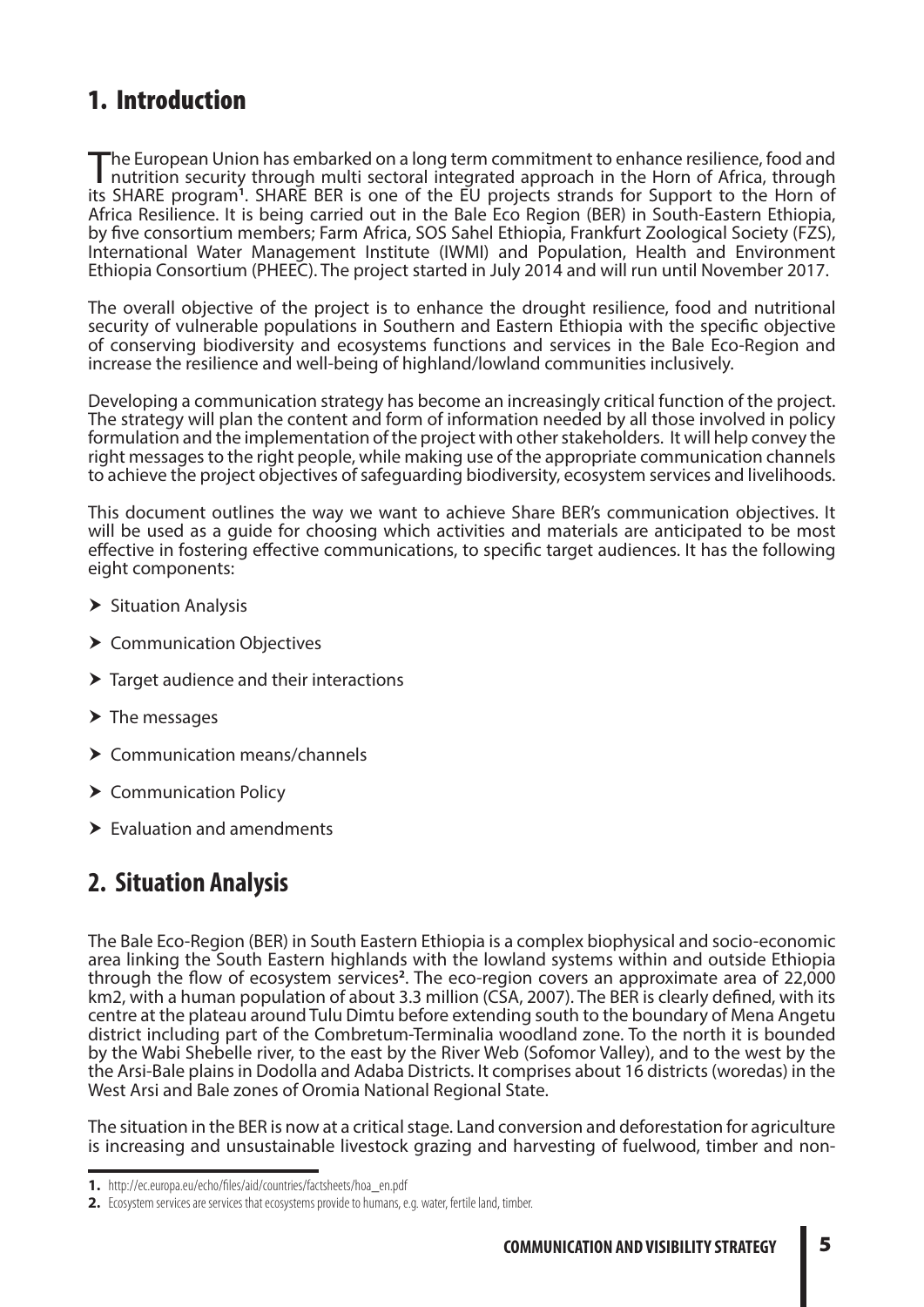timber forest products continue to occur. Consequently, degradation of the BER and its function continues to go uncontrolled. As a consequence, communities who depend on these highlands either for their livelihoods, or who rely on the ecosystem services these areas provide, are becoming increasingly vulnerable. As a result of the above background the ECO Region needs integrated and harmonized developmental approach where the different stakeholders can play a constructive engagement and partnership.

The project is expected to reach 878,000 people living within the Bale eco-region and an estimated 12 million water users downstream in the lowland Oromia and Somali regions and Somalia.

A SWOT Analysis involves listing SHARES's project **strengths, weaknesses, opportunities** and **threats**. It would be important to think about what this means in terms of our communications priorities. How can threats be turned into opportunities, how can we play on our strengths through effective communications? It involves specifying the objective of the project and identifying the internal and external factors that are favorable and unfavorable to achieving that objective.

## **Strengths: characteristics of the project that give it an advantage over others.**

Bale Eco Region is one of the world's richest areas in terms of biodiversity and ecosystem values**<sup>3</sup>** Nevertheless, evidence confirms that this wealth is declining due to mismanagement (loss of habitat)**<sup>4</sup>** . There are a number of efforts and interventions that were developed prior to this program to safeguard biodiversity and ecosystem functions as well as livelihoods in the region, but the question of how to achieve greater impact remains unresolved. Through the support of the EU, the SHARE project is an important player in reaching 878,000 people living within the Bale eco-region and an estimated 12 million people downstream moreover, its direct alignment with the national strategy confirms that the project is demand driven**<sup>5</sup>** .

In the presence of these conditions, the communication strategy is vital in contributing to establish a strong coordination and collaboration among the different stakeholders including government bureaus and build trust between partners, raise awareness to enhance attitudinal changes, motivate, offer opportunities for action, and to generate social pressure against non-compliance for action, so that the sustainability of the ecosystem of the eco region can be achieved.

## **Opportunities: elements that the project could exploit to its advantage**

 The harmonized coordination of the multi implementers brings more synergy to scale up conservation initiatives

 $\triangleright$  To create the link with national and international Natural Resource Management (NRM), land scape, eco system networks and to play advocacy/lobbying role to promote participatory NRM/ land scape management by generating strong evidences.

 $\triangleright$  To derive relative measures that enhances the conservation of biodiversity or ecosystem services, to examine the distribution of ecosystem service benefits, and establish ecosystem service-based development initiatives that maximizes and re-distributes benefits in ways that are equitable for the local communities, reduces pressures on biodiversity and incentives conservation

 Engage in / stimulate dialogue on the formulation of national policies for the conservation of biodiversity and delivery of ecosystem services to vulnerable people

 $\triangleright$  Support local communities in the sustainable management of biodiversity/ecosystems services and provide technical support to build their skills.

 $\triangleright$  Explore the opportunities for sharing the benefits of providing / regulating / purifying water more fairly through mechanisms

- **3.** https://fzs.org/en/projects-2/current-projects/bale-mountains-conservation/
- **4.** https://www.cbd.int/doc/world/et/et-nr-04-en.do

#### 6 **COMMUNICATION AND VISIBILITY STRATEGY**

**<sup>5.</sup>** For further info: www.ibc.gov.et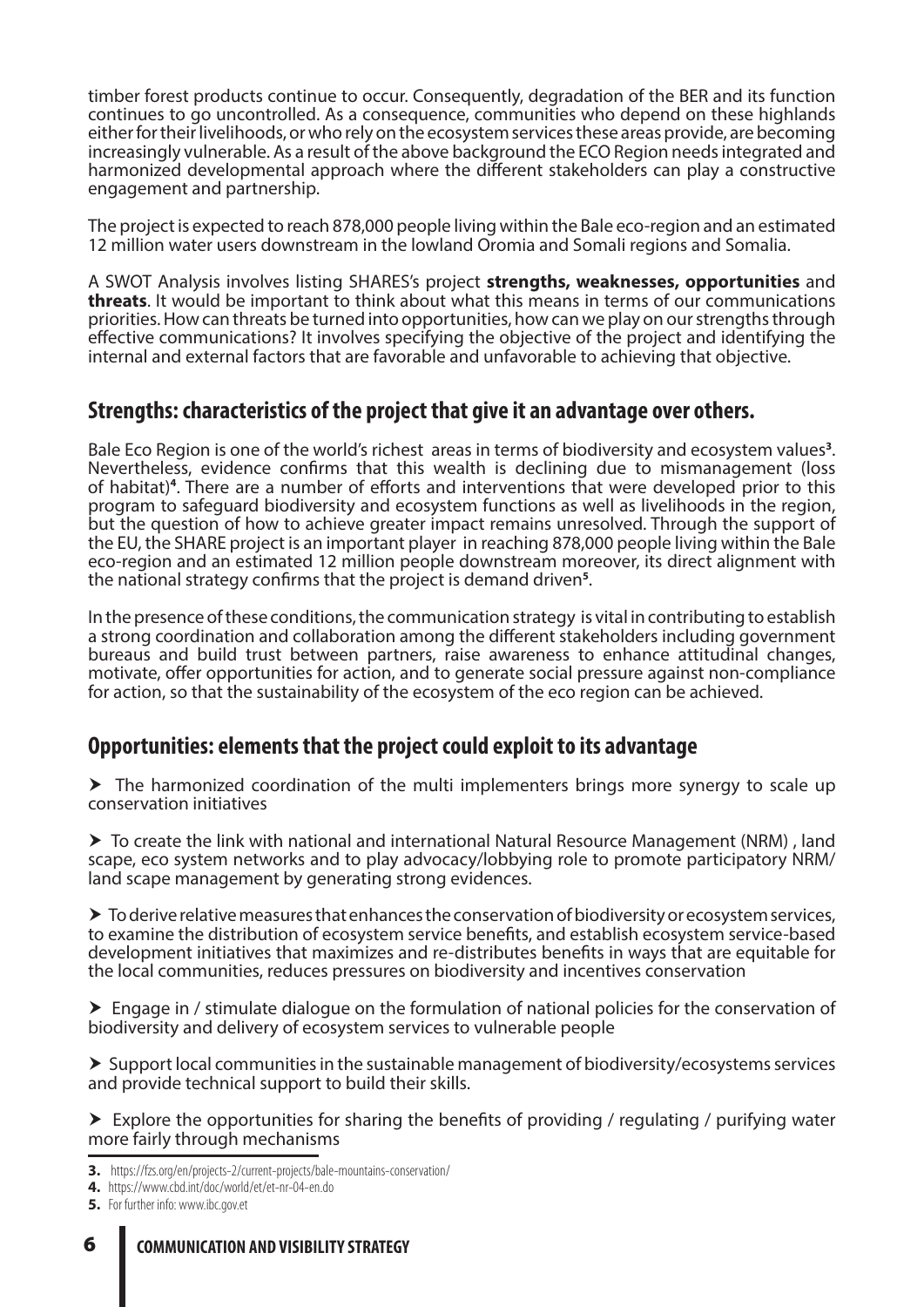In its current situation and SWOT analysis, the communication study is limited to analyze only the strengths and opportunities of the project while leaving PEST, Competitor Analysis, and Weakness & Threats because of its newness. PEST involves listing the Political, Economic, Social and Technological factors that could affect your project's work. Competitor Analysis is another useful tool when assessing what our competitors are doing. These will be integrated in the communication strategy in the future.

## **3. Communication Objectives**

This section demonstrates how the project could effectively achieve its purpose through targeted communications.

#### **3.1. General Objectives:**

The SHARE project desires to be perceived as an effective, discrete, action-oriented, inclusive and integrated project that responds to the increasing biodiversity degradation and decline of ecosystems functions in the Bale Eco Region along with its adverse effects on the livelihoods and health of the community. The consortium also wishes to be seen as the reference for multi sectoral conservation of Natural Resources in the Bale Region to scale up to other places in the country, the Horn of Africa and across the continent. Therefore, by communicating with target groups, it will enhance the drought resilience, food and nutritional security of vulnerable populations in Southern and Eastern Ethiopia.

#### **3.2. Specific Objectives:**

These are the overarching communication objectives of the program that must be translated into messages that are disseminated to the target audiences as required through a multi-faceted selection of communication channels tools, techniques and approaches. With this back drop, we have to be sure that every object as a goal reaches at least one identified audience. The SHARE project endeavors to be accepted by stakeholders as:

a) A comprehensive and credible conservation-oriented project by the public and donors, national and local authorities, farmers and other stakeholders who are ready to act in favour of biodiversity and ecosystems functions and livelihoods

b) To engage effectively with relevant multi-stakeholders/target groups and to demonstrate the success of the project and change policy and practices.

## 4. Target audience

Stating clearly the target audience(s) is the first and key step in the process of developing communication strategy. It determines the various target groups we need to communicate with and what their information needs are. Target audience refers to those individuals, groups, or organizations with whom the project interacts directly to address an issue at the national, regional or global levels. To this end, the strategy divides these various target audiences for SHARE project communication activities in to 4 main groups; local, national, regional and global.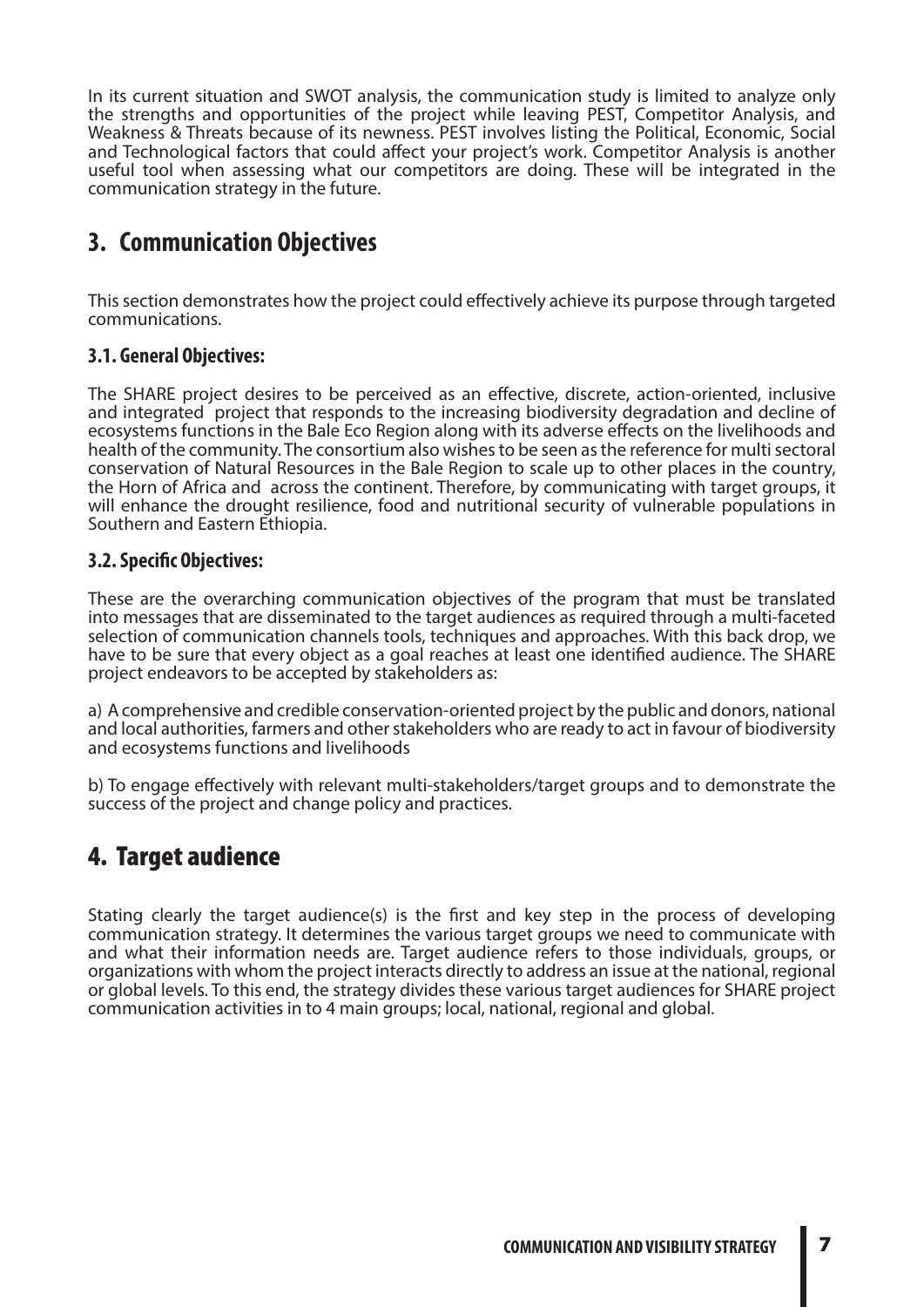| <b>SN</b> | <b>Audience</b>                                                            | <b>Local</b> | <b>National</b> | <b>Regional</b> | <b>Global</b> |
|-----------|----------------------------------------------------------------------------|--------------|-----------------|-----------------|---------------|
|           | Communities (smallholder farmers, CBOs,<br>direct beneficiaries)           | X            | X               |                 |               |
| 2         | Donor                                                                      |              | X               | X               | X             |
| 3         | Government officials from kebele to higher<br>officials                    | X            | X               |                 |               |
| 4         | Private sector                                                             | X            | X               | X               |               |
|           | SHARE BER Multi sectoral taskforces from<br>kebele level to national level | X            | X               | X               |               |
| 6         | NGOs and other development practitioners                                   | X            | X               |                 |               |
| 7         | Research institutions/ Academic organizations                              | X            | X               | X               |               |
| 8         | Regional organizations/Regional Economic<br>Communities (RECs)             |              |                 |                 |               |

## **5. Messages**

Core messages should be clear, understandable and uniformly applied.

The bellows are some of the core messages which serve as a motto for the project till the project life/period:

We focus on conservation of biodiversity, ecosystem functions and services in BER.

 We build resilience and ensuring sustainable livelihood of the highland and downstream communities.

 $\triangleright$  We want to show the interdependency of the highland and lowland systems through evidence based integrated interventions and research studies.

 We follow an eco-regional and multi-sectoral approach which looks at biodiversity, ecosystem functions and livelihoods in a holistic, inclusive and comprehensive basis.

▶ Our effectiveness comes not only from our skill, knowledge, focus on research for development and capacity to serve, but also most fundamentally from our heartfelt concern for the wellbeing of the individuals, families and communities we reach."

The messages are not limited only to the above mentioned, but also based on the situation possible to develop key messages by implementing partners.

## **6. Communication Means/Channels**

The communication tools and techniques outlined here are employed to effectively disseminate information and obtain feedback with a view to enhance the effectiveness of SHARE's interaction with both its external and internal audiences. This section deals with how we want to communicate through each channel.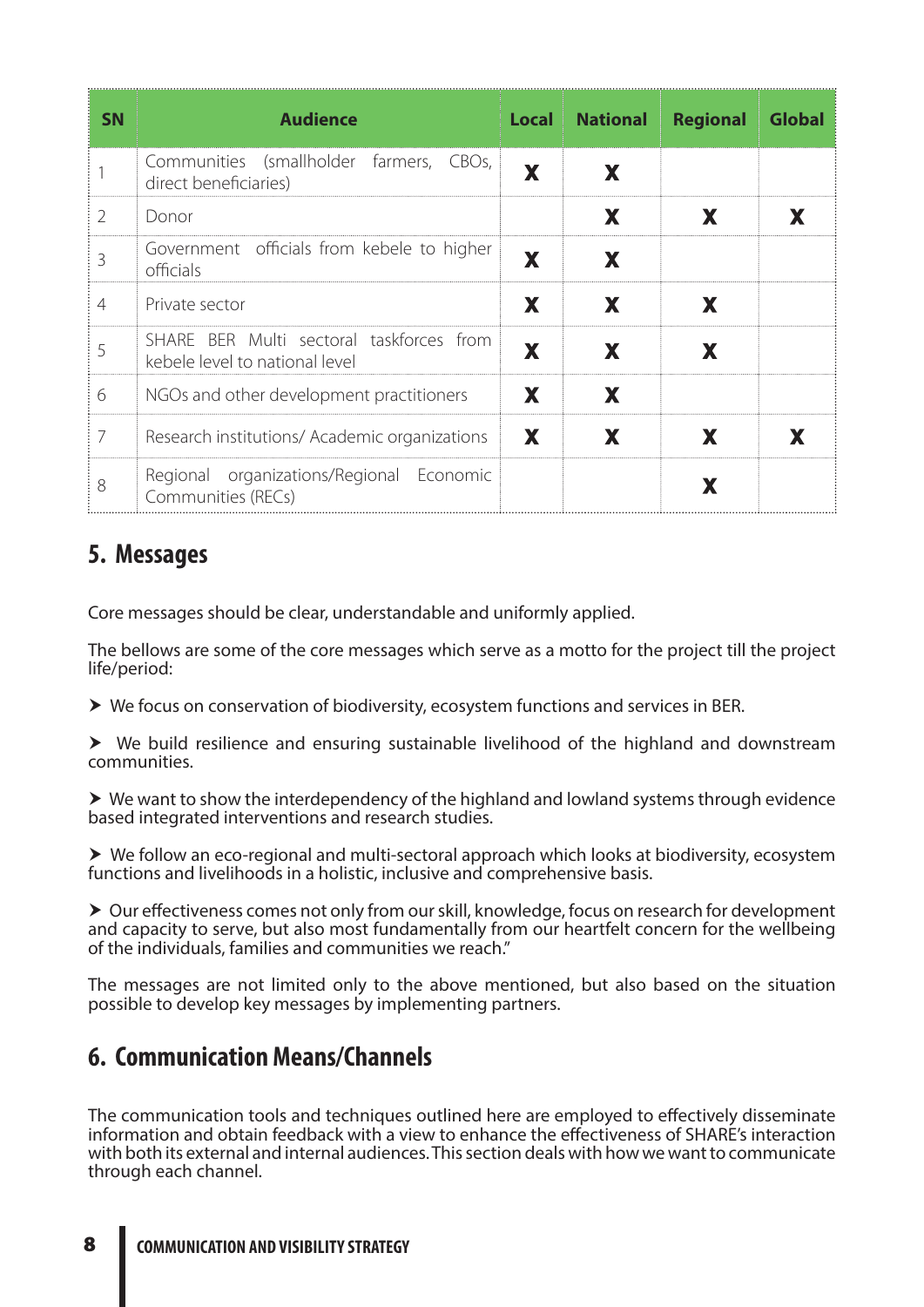| <b>Communications</b>                                                                                                                                                                                                                                                                                                                                                                                                                                                                                        | <b>Type of</b><br><b>Communication</b> | <b>Target audience</b>                                                                                                                                                                                                                                                                                                                                                                       | <b>Communication</b><br><b>Channel/tools</b>                                                                                                                                                                                                                                                                                                                                                                                                                                                                                                                                                                                                                                                   | <b>Purpose</b>                                                                                                                                                                                                                                                                                                                                                                                                                                                                                                                                |
|--------------------------------------------------------------------------------------------------------------------------------------------------------------------------------------------------------------------------------------------------------------------------------------------------------------------------------------------------------------------------------------------------------------------------------------------------------------------------------------------------------------|----------------------------------------|----------------------------------------------------------------------------------------------------------------------------------------------------------------------------------------------------------------------------------------------------------------------------------------------------------------------------------------------------------------------------------------------|------------------------------------------------------------------------------------------------------------------------------------------------------------------------------------------------------------------------------------------------------------------------------------------------------------------------------------------------------------------------------------------------------------------------------------------------------------------------------------------------------------------------------------------------------------------------------------------------------------------------------------------------------------------------------------------------|-----------------------------------------------------------------------------------------------------------------------------------------------------------------------------------------------------------------------------------------------------------------------------------------------------------------------------------------------------------------------------------------------------------------------------------------------------------------------------------------------------------------------------------------------|
| <b>Public Communication</b><br>Meeting with<br>local and national<br>authorities, research<br>& academic<br>institutions, NGOs,<br>private sectors and<br>other partners<br>Meeting at field level<br>with local authorities<br>and relevant actors<br>at the grassroots<br>levels<br>Technical meetings<br>to coordinate with<br>others and mobilize<br>actions where<br>needed<br>The multi sectoral<br>$\bullet$<br>taskforces at kebele,<br>woreda, zonal,<br>interzonal, regional<br>and national level | External                               | National, regional,<br>÷,<br>global biodiversity<br>& Ecosystems<br>conservation sector<br>stakeholders (policy<br>makers, donors,<br>NGOs, CSOs)<br>Academic and<br>L.<br>research institutions<br>Local stakeholders<br>$\overline{a}$<br>(kebele, woreda, zone<br>and district<br>authorities and<br>bureaus, farmers and<br>associations)<br>Private sectors and<br>÷,<br>General public | Champions in GoE<br>Workshop, seminars<br>Case studies, progress<br>$\overline{\phantom{a}}$<br>reports Factsheet<br>(summaries of activities<br>and specialized),<br>brochures (English<br>and local languages),<br>Newsletter articles/<br>special issue on SHARE<br>project, Flyers<br>Academic paper (MSc<br>$\overline{\phantom{a}}$<br>Thesis)<br>Mass media, such as<br>$\overline{a}$<br>print, broadcast media<br>Online media project<br>partners websites and<br>social media (blogs,<br>electronic forums,<br>Twitter, YouTube, Flickr,<br>Facebook, news releases,<br>features, photo galleries,<br>slide shares, etc))<br>Photos, audio/videos<br>Market road shows and<br>drama | Showcase project<br>approach outcomes<br>and result, create a<br>basis for upscaling<br>Networking resource<br>mobilization<br>Awareness creation<br>$\mathbf{r}$<br>and sensitization on<br>the project<br>Updating<br>stakeholders on<br>implementation of<br>the SHARE approach<br>and the results<br>Photos, are<br>to support<br>communications<br>with clear images<br>Audio/video and<br>websites are for<br>sensitization<br>To engage with<br>target audience<br>(blog) or between<br>members of the<br>target audience<br>(e-forum) |
| Operational<br>communication<br>Technical meetings,<br>action plan<br>workshops where<br>needed<br>Coordination<br>meeting within<br>the consortium<br>members<br>Training workshops                                                                                                                                                                                                                                                                                                                         | Internal                               | Consortium members                                                                                                                                                                                                                                                                                                                                                                           | Workshop, seminars<br>Online (e-mails,<br>common /their<br>own website), tele/<br>video conferencing<br>(using skype or other<br>platform), data sharing<br>mechanisms; such as<br>Dropbox and Google<br>Drive<br>Face-to-face/regular<br>project meetings                                                                                                                                                                                                                                                                                                                                                                                                                                     | For endorsement of<br>the processes of the<br>project<br>Updating staff &<br>project partners on<br>the implementation<br>of SHARE approach,<br>results and building<br>capacities in the<br>implementation of<br>the project<br>To strengthen<br>partners synergy<br>and deliver project<br>objectives                                                                                                                                                                                                                                       |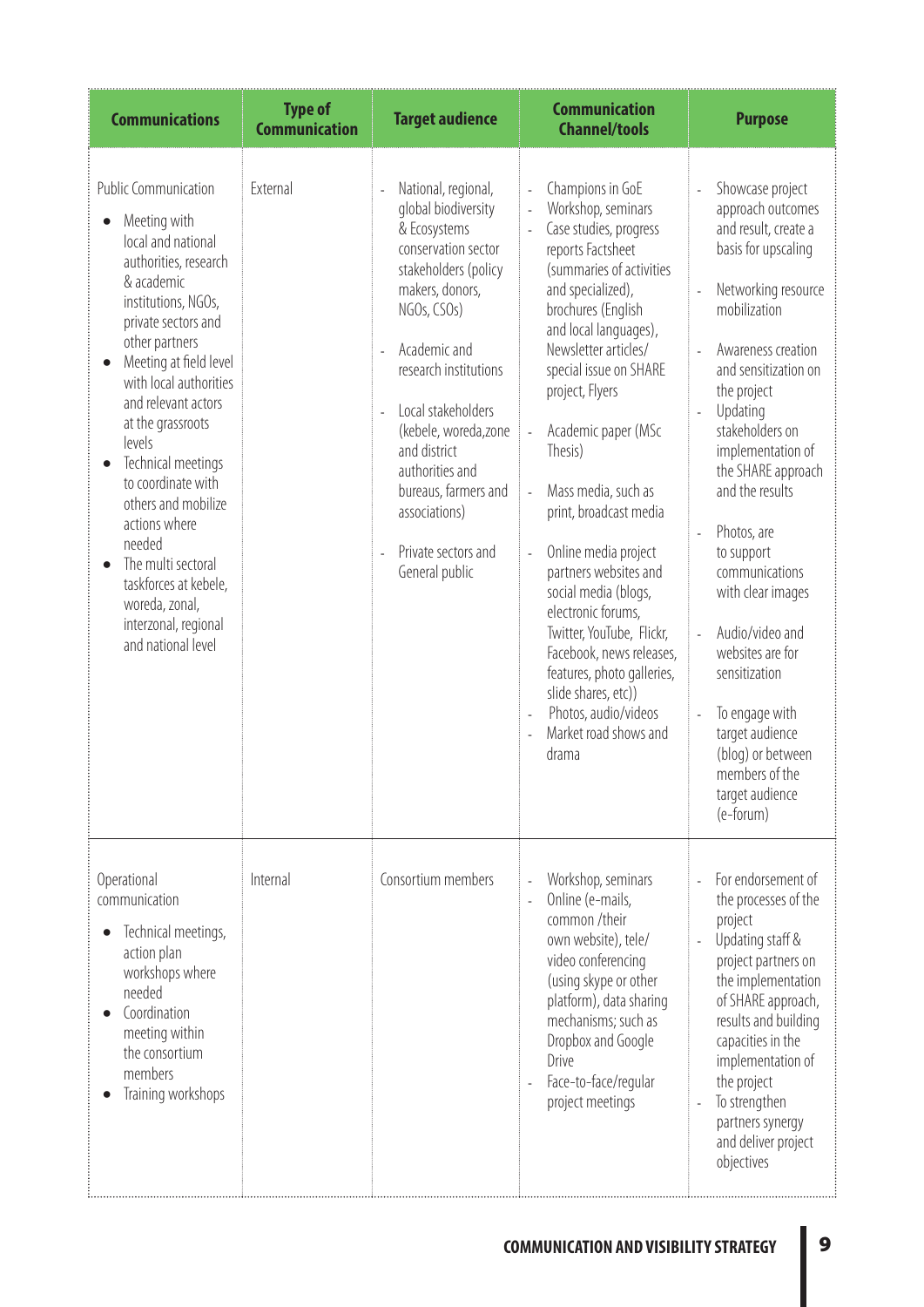# **7. Resources**

The communications work will be principally funded from the project budgets. The communication experts of the consortium members will execute the communication and visibility strategy depending on the responsibility mentioned in the table below.

The communication team comprises representatives from each implementing partners namely: Farm Africa (FA), Frankfurt Zoological Society (FZS), SOS Sahel Ethiopia, Population, Health and Enviroment Ethiopia Consortium (PHE EC) and International Water Management Institute (IWMI). The communication team will meet at least once a quarter. The chair person for the team is PHE EC and the minute taker would rotate in every meeting.

# **8. Communication Policy**

SHARE BER project acknowledges the importance of communications as an integral part of its daily functioning. The project is committed to transparent and effective relationships with its stakeholders and to form partnerships with the public and private sector through consultation and information dissemination. The purpose of this policy is to provide clear principles and guidelines for communication with project partners.

The PHEEC, who leads the communication part of the project, has the responsibility to ensure that all communications activities are done in accordance with these policies and procedures. This requires all communication and communication-related activities to be co-coordinated and to take place in a uniform way by the responsible body (what is communicated by whom). Hence, it is the policy of the SHARE project to provide information to its internal and external stakeholders about its activities in an accurate, timely, relevant and understandable manner.

## **9. Communication Roles and Responsibilities**

Roles and responsibilities of the consortium

|                | <b>Activity</b>                                                                                                       | <b>Responsible partners</b>  |                             |             |            |                  |
|----------------|-----------------------------------------------------------------------------------------------------------------------|------------------------------|-----------------------------|-------------|------------|------------------|
| <b>SN</b>      |                                                                                                                       | <b>Farm</b><br><b>Africa</b> | <b>PHE EC (the</b><br>lead) | <b>IWMI</b> | <b>FZS</b> | <b>SOS Sahel</b> |
| 1              | Overall communication programs                                                                                        |                              | X                           |             |            |                  |
| $\overline{2}$ | financial<br>Budget management,<br>planning and reporting                                                             | X                            | X                           |             |            |                  |
| 3              | Interacting with media                                                                                                | X                            | X                           | X           |            |                  |
| 4              | Preparing meeting<br>reports,<br>workshop proceedings and other<br>meeting requirements (out sourcing<br>as optional) | X                            | X                           |             | X          |                  |
| 5              | Media/environment scanning and<br>preparing media review                                                              |                              | X                           |             |            |                  |
| 6              | Production of communication<br>materials in English and local<br>languages                                            | X                            | X                           | X           | X.         |                  |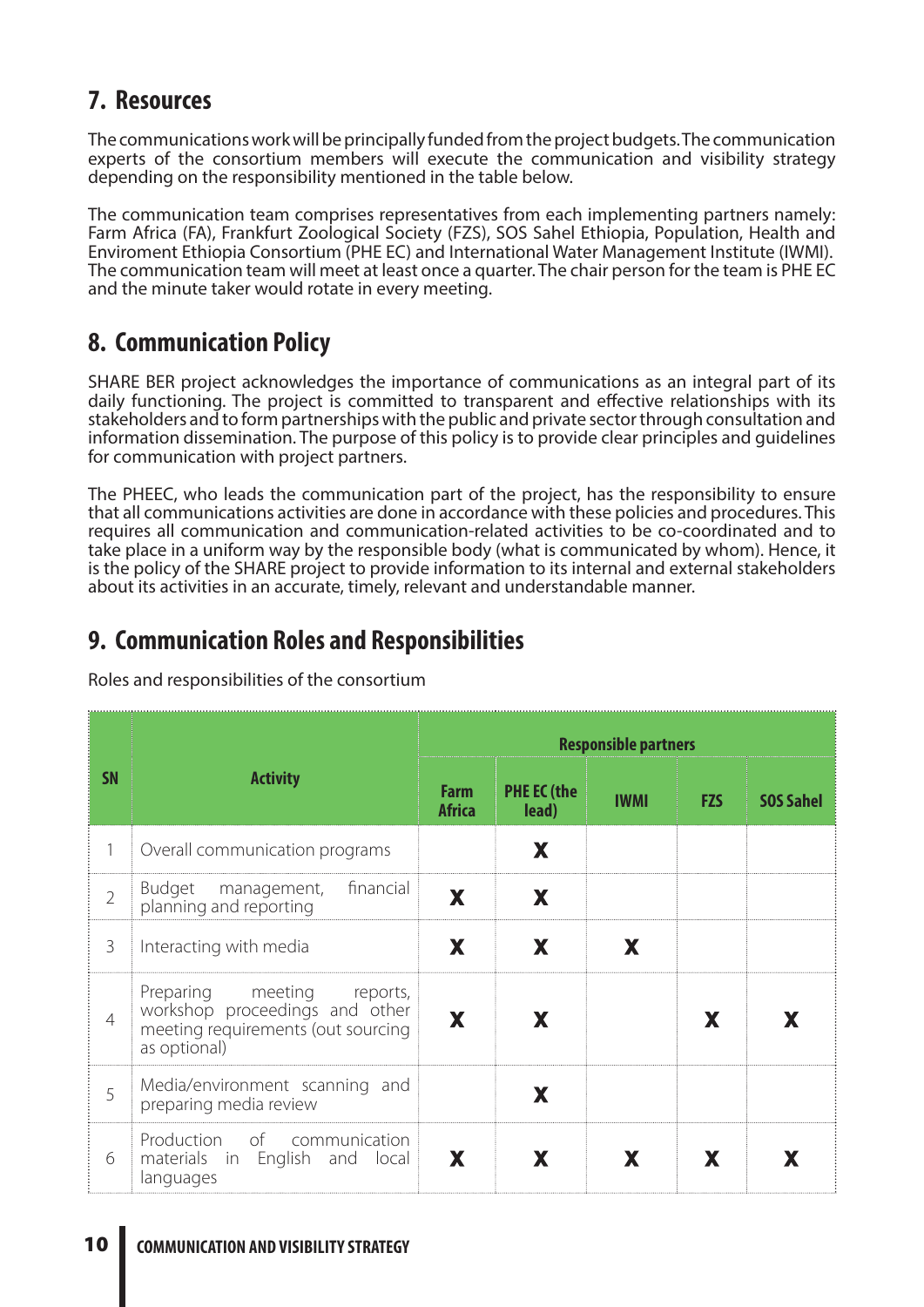|   | Design of policy briefs                                                                                                                                    |  |  |  |
|---|------------------------------------------------------------------------------------------------------------------------------------------------------------|--|--|--|
| 8 | Speech writing, drafting press<br>releases and contributing to<br>situational analysis, assisting in the<br>development of policy papers where<br>relevant |  |  |  |
|   | Publication, distribution and stock<br>management                                                                                                          |  |  |  |

In addition to the above mentioned role and responsibility of consortium, in order to ensure effective communication and compliance to SHARE's communication policy, the following roles and responsibilities are adopted:

#### **1. Who would be spokespersons of SHARE BER?**

Depending on the situations and level of events, the higher officials/delegates of the Heads of the SHARE partners/Project Coordinator would be the Chief Communicator (spokesperson) of the project.

#### **2. Communications team of consortium partners**

The composition of communications team led by PHE EC is responsible for co-coordinating all communications activities in the project. In this regard the Communications team, shall support and co-ordinate all communication efforts, with the main aim of enabling the Directors/Heads/ coordinators of the project to perform their function as Chief Communicators. They shall provide strategic advice and counsel with regard to communication policy development, program planning and program implementation and develop and implement communication plans and produce publications for information dissemination. These communication clusters of the project will include identifying communication issues, and implementing and managing communication actions such as campaigns, events, advertising, the design and printing of communication materials, audio-visual and still communication, marketing and communication research.

## **10. Procedures and Regulations**

The following procedures and regulations are the rules that govern the implementation of the Communication Policy.

#### **a) Media Relations**

The responsible communication team from consortium would be the first line of contact with the media and are responsible for co-coordinating all media relations in consultation and approval with the relevant bodies of partners and copied to consortium partner communication experts. All media queries must be referred to the Communications team who will then engage with the relevant line functionaries for an adequate response. The Communication team must coordinate interactions with the media at all times, such as media conferences, briefings, letters to the media and advertising. Inquiries and responses from the media should be in writing. The Communications Unit is responsible for media evaluation and monitoring.

#### **b) Internal Communication**

The main purpose of internal communications is to facilitate and manage the flow of information between partners in order to create an informed workforce. Internal communications involve useful information about SHARE BER that staff/partners may have an interest in using in the following communication tools and mediums: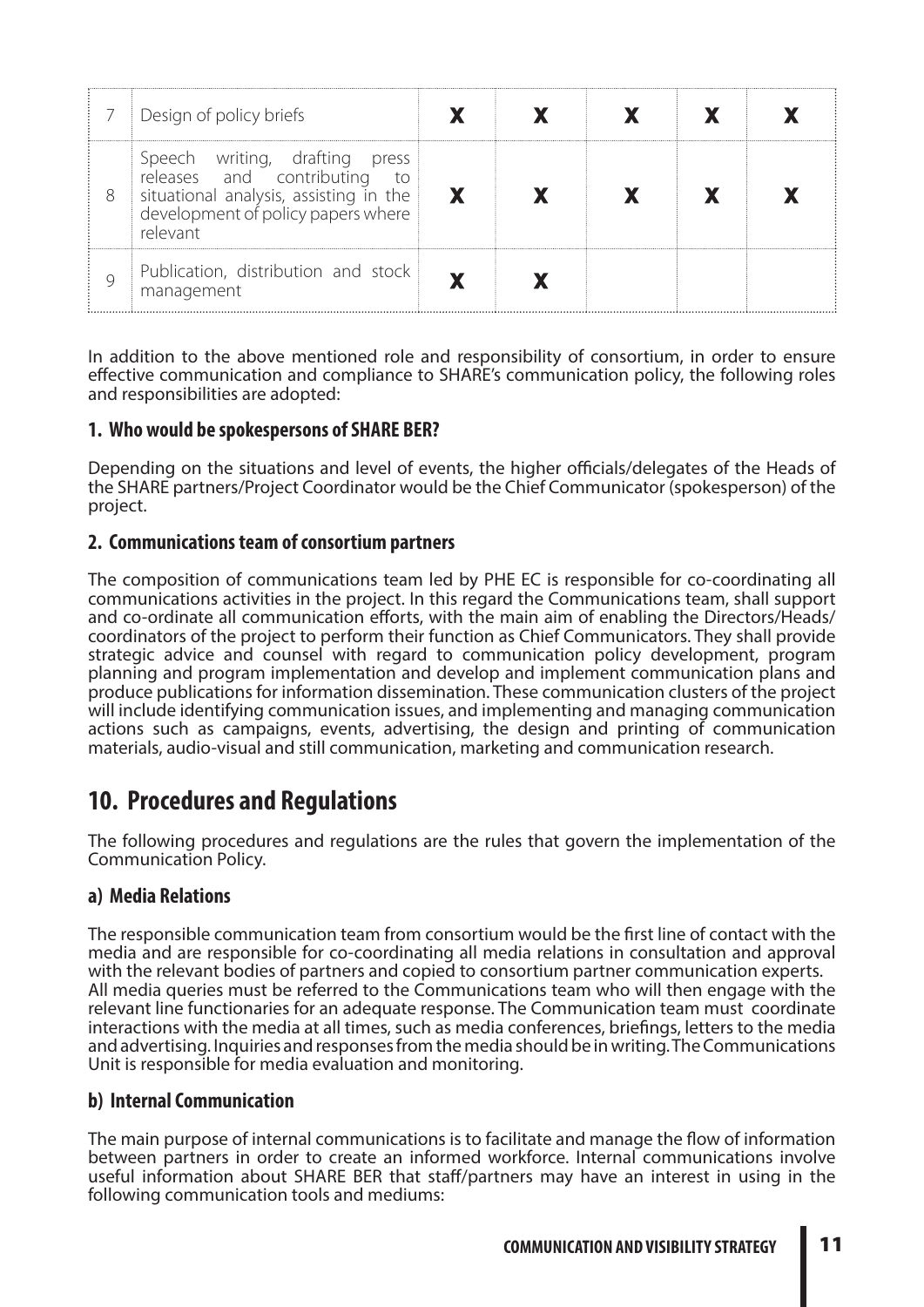E-mails, Newsletters, Posters, Notice Boards, Intranet, Workshops, Staff meetings, SMS, electronic data sharing platforms (Dropbox , Google Drive), face-t-face contact, project monitoring visits.

#### **c) External Communication**

The main purpose of external communications is to inform stakeholders of the services and programs of the project. Billboards, radio, television, exhibitions, conferences, workshops, the internet and newspapers are major communication tools and mediums used for external communication.

#### **d) Production of Communication Materials**

The Communication team must be consulted on communications material that is produced on behalf of the SHARE BER project. Production items could be: policy briefs, newsletters, case studies, scientific reports, working papers, brochures/leaflets, posters, letters, etc. After the team reviewed the proposed communication material, before publishing and dissemination through web site and other means of communication there is a need to be approved by the SHARE BER project coordinator.

#### **e) Visibility**

The Communication Team is responsible for the image of the project. This responsibility includes designing the type of communication material to be used by the project and partners (i.e. folders, letterheads, etc); the way communication material is used and produced (i.e. the font, use of partners and donors logos, etc). All consortium partners and donor (s) logos shall be used as prescribed in the projects communication materials. To ensure consistency throughout all communication material by all partners the proper logo of partners should be placed in the order of FA---FZS---SOS Sahel Ethiopia---IWMI----PHE EC.

#### **f) Branding and Promotional Materials**

Branding - is the process involved in creating a unique name and image for a product in the stakeholders' (consumers') mind. A logo is one and the main branding elements in communication that brings uniqueness to the project's visual. As stipulated in Article 7.8 of the MoU each coimplementing partner will agree on the production of any publication or media production on which the logo of each partner will be displayed. In addition, donor (s), (i.e. the EU) logos shall also be displayed in all publications or media productions and all communications must comply with the EU visibility guidelines. With this respect, in every publication and communication material of the project, the appropriate logo (high resolution) of the donor and partners (five implementers in the order as mentioned above) should appear.

## **Presentation of partnership and support logos**

### *Joint partnership*

In every communication material of the SHARE project the donor (EU) logo must appear in the upper right hand corner , while consortium partners' logos should appear in the same size and proportion at the lower edge of the paper, banner, etc.

*Promotional materials* are messages issued on behalf of the SHARE project to demonstrate "the packaging of new ideas" .

A brand identity usually consists of the following integrated components:

*Logo:* For all communication and promotional materials of SHRAE project, all consortium members logo needs to be included in the mentioned order.

**Web site:** Since Farm Africa is a lead organization, by adding one wing for SHARE BER project on

**<sup>6.</sup>** http://ec.europa.eu/europeaid/sites/devco/files/communication\_and\_visibility\_manual\_en.pdf

**<sup>7.</sup>** http://www.vocabulary.com/dictionary/promotional%20material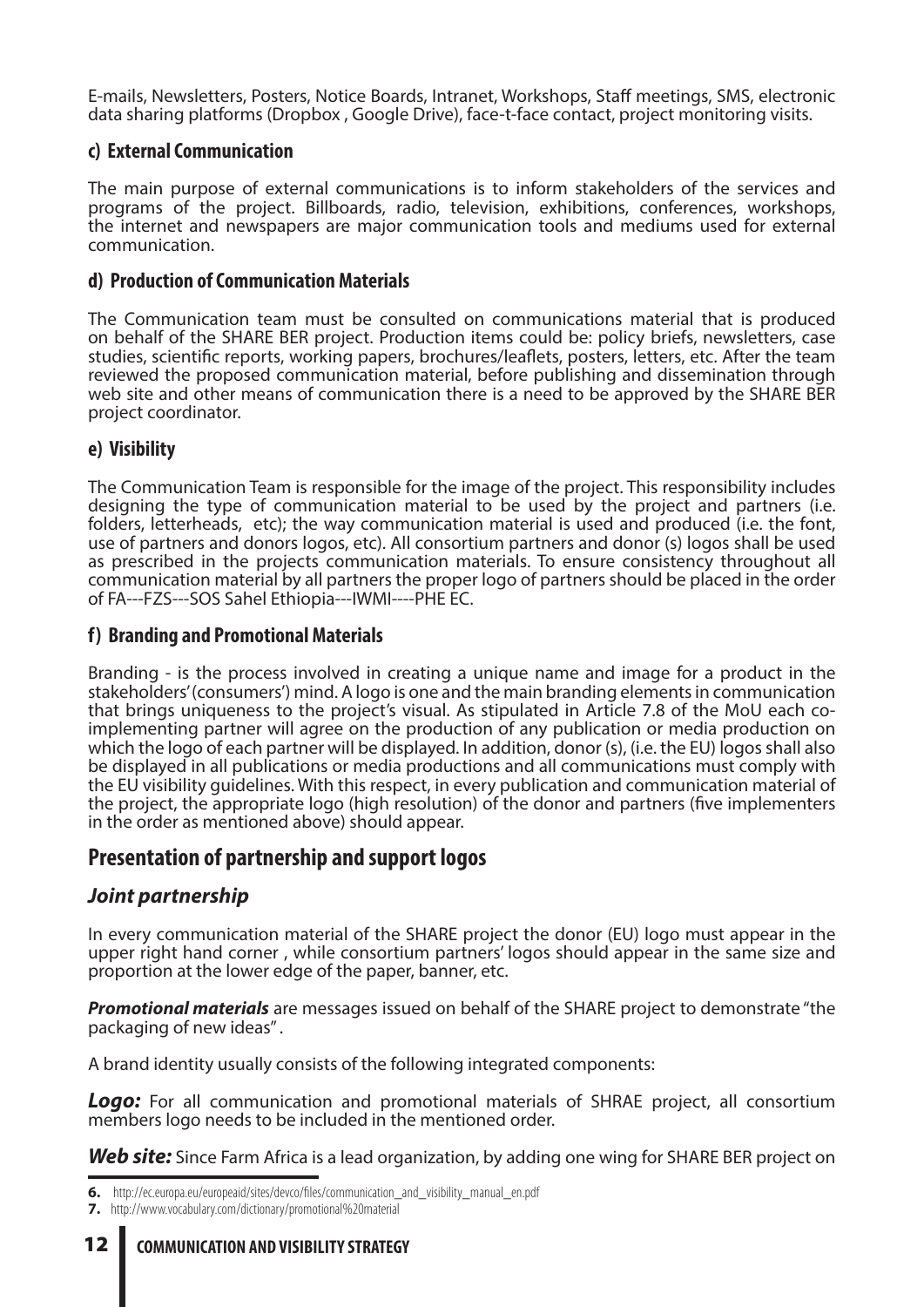the existing website, its website could be used for external and online visitors about SHARE project. Every partners organization has also a right to post information's related to the project on their web site after reviewed and approved by the team. Also possible to post any information about the project which was already approved and posted on the web site of the lead organization.

*Letterhead:* Regarding about the letterhead, no need to have a separate letterhead for SHARE BER project. Every partners should used their own letterhead but the content of the letter on the background part should be consistent by all implementing partners by mentioning the project objective as mentioned in the project document and also by mentioning all project implementers.

#### **g) Language Policy and Translations**

The SHARE project language policy is based on the working languages of the donor and consortium partners, (i.e. English). Nevertheless, it takes into account local language usage and the preferences of residents when communicating. English, Amharic and Afan Oromo will be business languages for the SHARE project. Therefore, official notes, printing materials, advertisements, etc. issued for general public information will be published in English, Amharic and Afan Oromo.

#### **h) Exhibitions**

The communications Team of SHARE BER is responsible for the Branding and Corporate Identity of the project, thus, the unit must be consulted when partners/coordinators are taking part in fairs and exhibitions on behalf of the SHARE project.

#### **i) Events**

Events shall be organized wherever need arises from coordinators or heads, and the Communication team of SHARE shall take full responsibility for media, publicity and branding. They are essential for disseminating key messages to stakeholders. Workshops, seminars, experience sharing visits, exhibitions, and other events will be organized to gather a specific group of audiences in order to communicate key messages to them.

### **j) Copyright**

The SHARE project owns all publicity material and information it has paid for or created. Consequently, the reproduction of any such material requires the approval of the Consortium partners. Copyright of SHARE allows the project (partners) the freedom to allow others to use the material without paying fees to the original producer. It also gives the project the authority to prevent misuse of the material by the producer or anyone else.

## **11. Evaluation and Amendment**

Consider performing a communications audit to assess the effectiveness of our strategy with both internal and external audiences. We should use open questions with appropriate prompts and benchmarks and, if possible, get someone independent to do the work. We should consider and discuss the results carefully and use them to amend the strategy. Example audiences to consider are our staff, donors, key local and national targets and media.

Media scanning and feedback of the survey questions would be useful tools to evaluate the achievements of the communication and visibility strategy and to amend accordingly.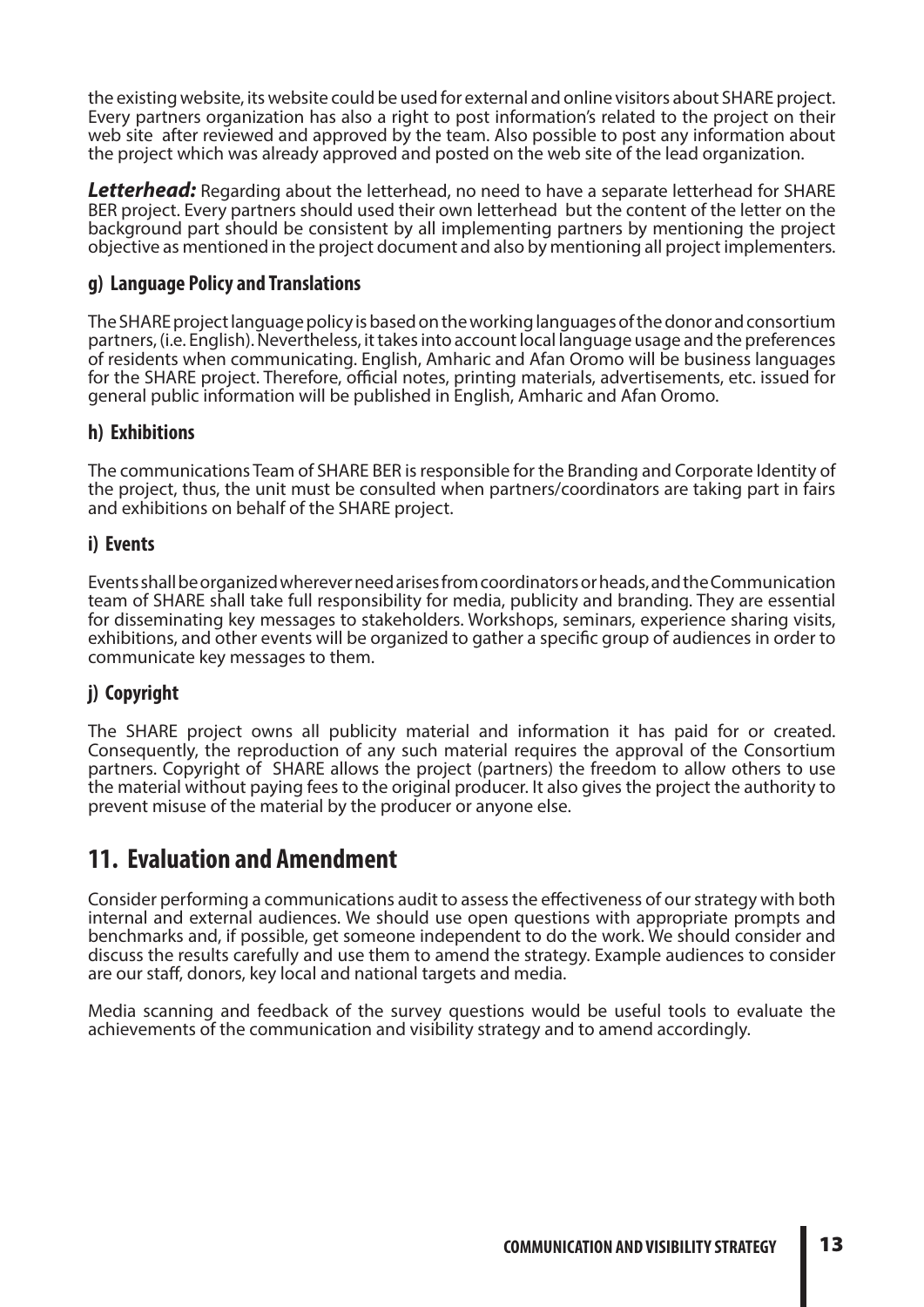# **SHARE BER Project Communication & Visibility Plan**

| <b>SN</b>               | <b>Activities planned</b>                                                                                                                                                                                                                                                                                                                       | <b>Timeframe</b>                | <b>Responsible</b>              | <b>Remarks</b>                                         |
|-------------------------|-------------------------------------------------------------------------------------------------------------------------------------------------------------------------------------------------------------------------------------------------------------------------------------------------------------------------------------------------|---------------------------------|---------------------------------|--------------------------------------------------------|
| 1                       | <b>Communication and Visibility</b><br><b>Team</b>                                                                                                                                                                                                                                                                                              |                                 |                                 |                                                        |
| 1.1                     | Establish a Communication and<br>visibility team lead by PHE EC and<br>comprising representatives from all<br>implementing partners                                                                                                                                                                                                             | April-May, 2014                 | All partners                    |                                                        |
| $\overline{2}$          | <b>Development of a brand toolkit</b>                                                                                                                                                                                                                                                                                                           |                                 |                                 |                                                        |
| 2.1                     | Development of a brand toolkit<br>comprising assets, templates<br>and messaging to be used in<br>the production of all materials<br>such as letter head, design power<br>point template, Banner template,<br>policy brief template, case study<br>template and other and shared<br>for all implementing partners after<br>approval by concerned | May, 2015<br>January, 2016      | Communication<br>team           |                                                        |
| $\overline{\mathbf{3}}$ | <b>Design, print and disseminate</b><br>information and promotional<br>materials (printed materials)<br>through the identified<br>communication channels/<br>medias                                                                                                                                                                             |                                 |                                 |                                                        |
| 3.1                     | Project brief on project's main<br>components (English and oromiffa)                                                                                                                                                                                                                                                                            | March-December<br>2015          | PHE EC                          | English<br>version is<br>finalized and<br>disseminated |
| 3.2                     | Produce toolkits containing<br>research findings                                                                                                                                                                                                                                                                                                | End of 2016-2017                | PHE EC/IWMI                     |                                                        |
| 3.3                     | Produce toolkit/guidelines on multi<br>sectoral engagement, approach and<br>practice and use in dissemination<br>and advocacy                                                                                                                                                                                                                   | April-June 2015<br>through 2017 | PHE EC                          |                                                        |
| 3.4                     | Produce case stories from the field<br>on different project interventions                                                                                                                                                                                                                                                                       | 2016-2017                       | All<br>implementing<br>partners |                                                        |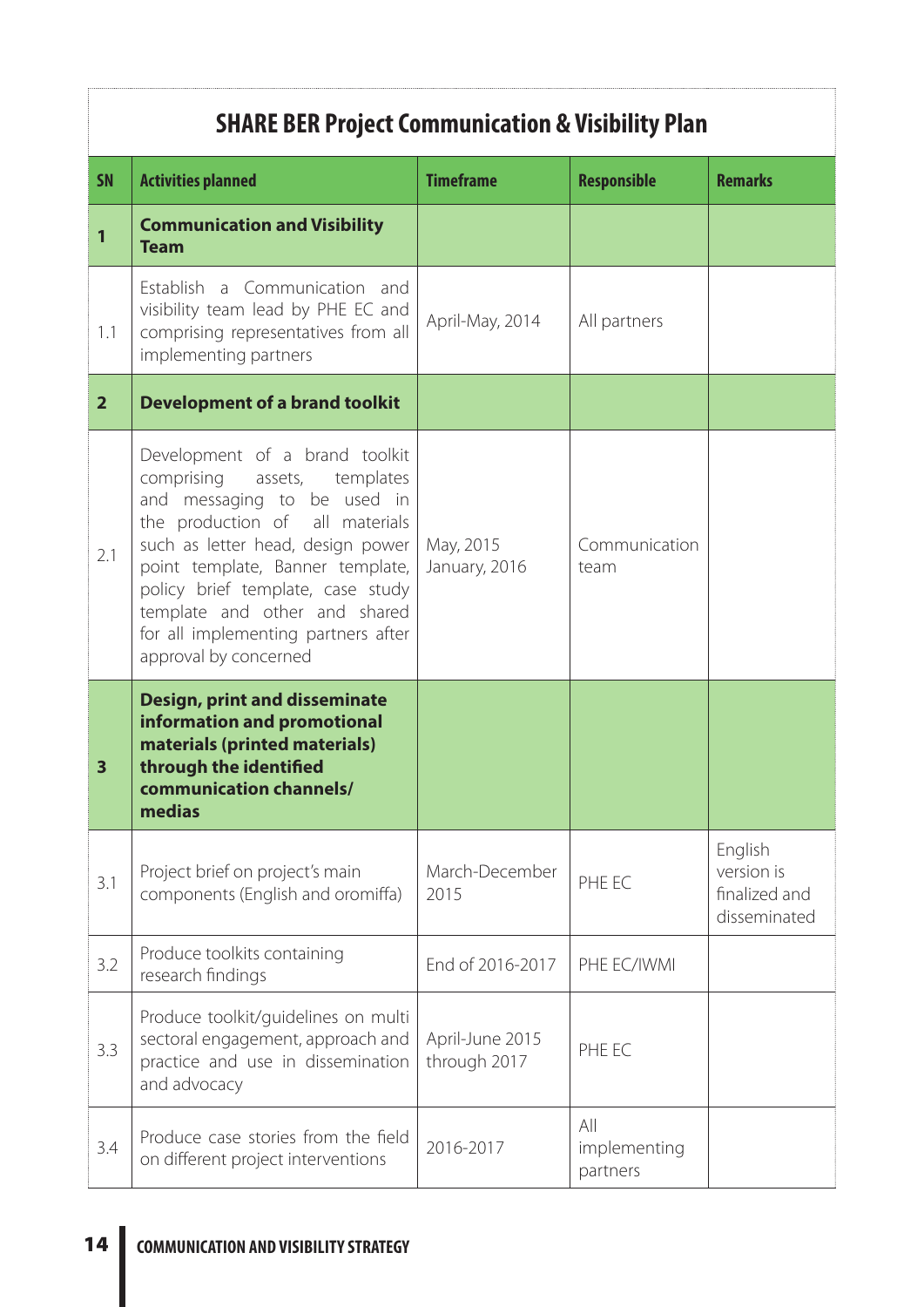| 3.5                     | signboard /sign post to<br>Prepare<br>be erected at project main and<br>sub offices showing the logos of all<br>partners and donor                         | January-July, 2015                          | Farm Africa                                                           | Done                  |
|-------------------------|------------------------------------------------------------------------------------------------------------------------------------------------------------|---------------------------------------------|-----------------------------------------------------------------------|-----------------------|
| 3.6                     | Produce annual newsletter of the<br>project/ produce Leaflets on the<br>results of the project                                                             | January, 2016 &<br>2017                     | PHE EC in<br>collaboration<br>with<br>partners                        |                       |
| $\overline{\mathbf{4}}$ | <b>Mass media/Appearance in local</b><br>and international mass media                                                                                      |                                             |                                                                       |                       |
| 4.1                     | Dissemination of project innovations<br>and good practices using mass<br>media (TV documentary and radio)                                                  | January 2016,<br>2017 and at<br>project end | PHE EC                                                                | On process            |
|                         | of<br>films<br>Production<br>and<br>documentaries that promote the<br><b>SHARE BER</b>                                                                     | 2016-2017                                   | PHE EC                                                                |                       |
| 4.2                     | Dissemination of press releases on<br>trainings, seminars, conferences,<br>reports from the field missions, etc.                                           |                                             |                                                                       |                       |
| 4.3                     | media<br>inquiries<br>Response<br>to<br>(national, regional, international)<br>such as interviews with the PC,<br>implementing partners and other<br>staff | 2016-2017                                   | All<br>implementing<br>partners                                       |                       |
| 5                       | <b>Online promotion</b>                                                                                                                                    |                                             |                                                                       |                       |
| 5.1                     | Website (separate or FA or<br>Implementing partners)                                                                                                       | 2015-2017                                   | Farm Africa                                                           |                       |
| 5.2                     | Social media (face book, you tube,<br>linked in, $\dots$ )                                                                                                 | 2015-2017                                   | All partners                                                          |                       |
| $6\phantom{1}$          | Meetings/Forum/Exchanges/<br><b>Public events</b>                                                                                                          |                                             |                                                                       |                       |
| 6.1                     | Conduct SMC and TCT meeting                                                                                                                                | 2015-2017                                   | <b>SHARE BER</b><br>PC (SMC) and<br>implementing<br>partners at field | Ongoing<br>activities |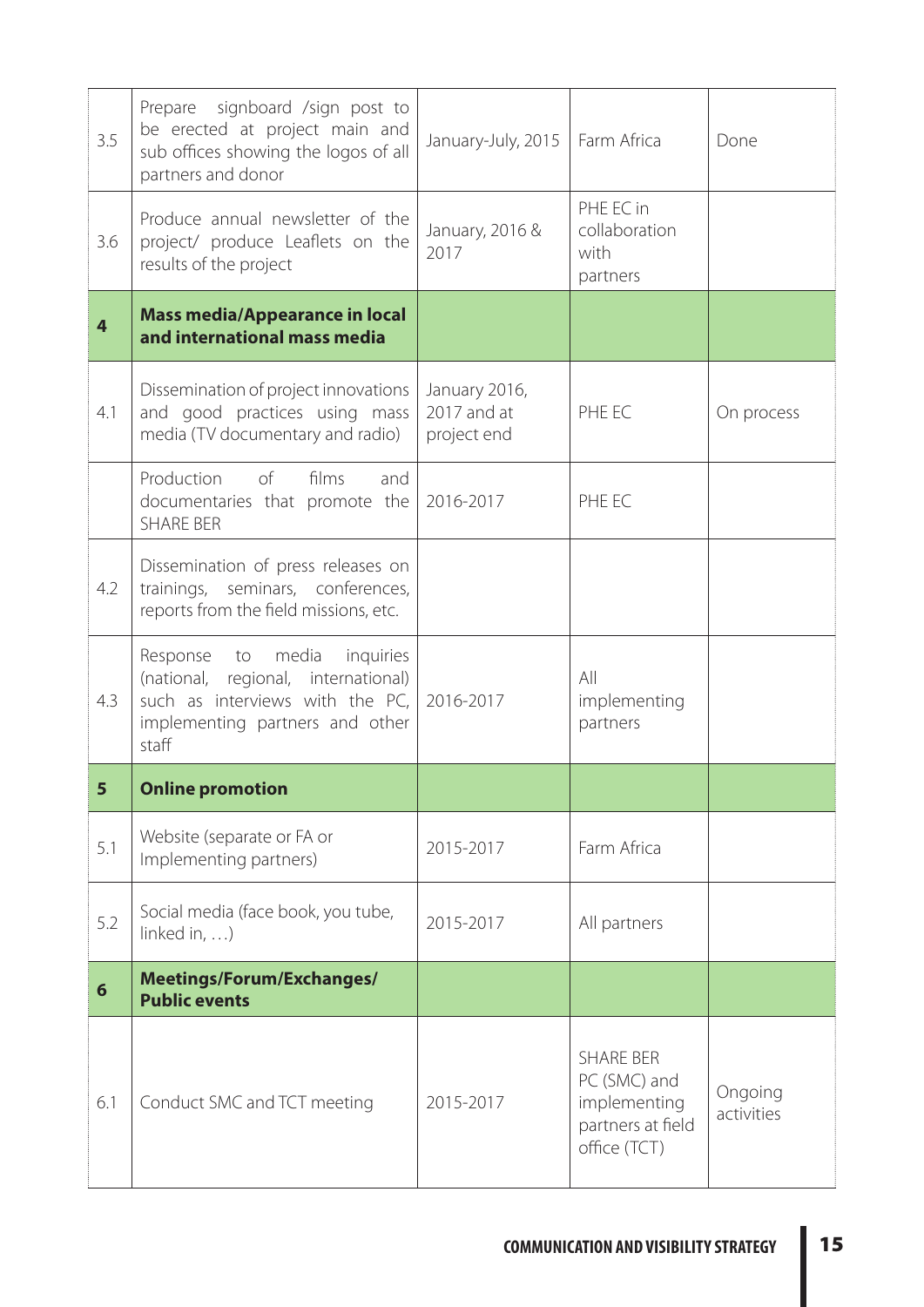| 6.2 | Establish Higher Level Partners<br>Forum and conduct meeting and<br>field visit                                                            | 2015-2017  | All<br>implementing<br>partners |  |
|-----|--------------------------------------------------------------------------------------------------------------------------------------------|------------|---------------------------------|--|
| 6.3 | Workshops                                                                                                                                  | 2015-2017  |                                 |  |
| 6.4 | <b>Trainings</b>                                                                                                                           | 2015-2017  |                                 |  |
| 6.5 | GO & Community meetings and<br>visits                                                                                                      | 2015-2017  |                                 |  |
| 6.6 | Organizing dissemination forums as<br>to the research results and outcomes<br>which needs to be linked to the IWMI<br>outputs and outcomes | June, 2016 | PHE EC & IWMI                   |  |

In addition to the above main communication and visibility activities, the bellow relevant project activities are also activities which need support of communication team.

**A1.2(b)** Peer-to-peer exchange visits (community to community, kebele to kebele across the ecoregion)

**A1.3** © Training and capacitating on eco-regional approach and integrated land use planning

**A1.4 (b)** Introduce the geodata base to relevant government offices through training/workshop

**A1.7 (c)** Develop guidelines with key partners on key areas (benefit-sharing, community hunting, co-management of protected areas conservation planning etc.)

**A2.1 (a)** Develop detailed approach to SHARE research paper

**A3.4 (d)** Develop toolkit to provide guidance on working along riparian ecosystems and the eco-regional approach in NRM

**A3.7 (a)** Organize settlement management workshop at different level

**A4.2 (c)** Provide training and associated tools to improve quantity, quality and value of sustain-<br>able natural resource based livelihoods e.g. honey, bamboo, garden coffee, natural oils;

**A5.7** Compile toolkit on the multi-sectoral approach and use in dissemination and advocacy;

#### **Design PHILMON PRESS**